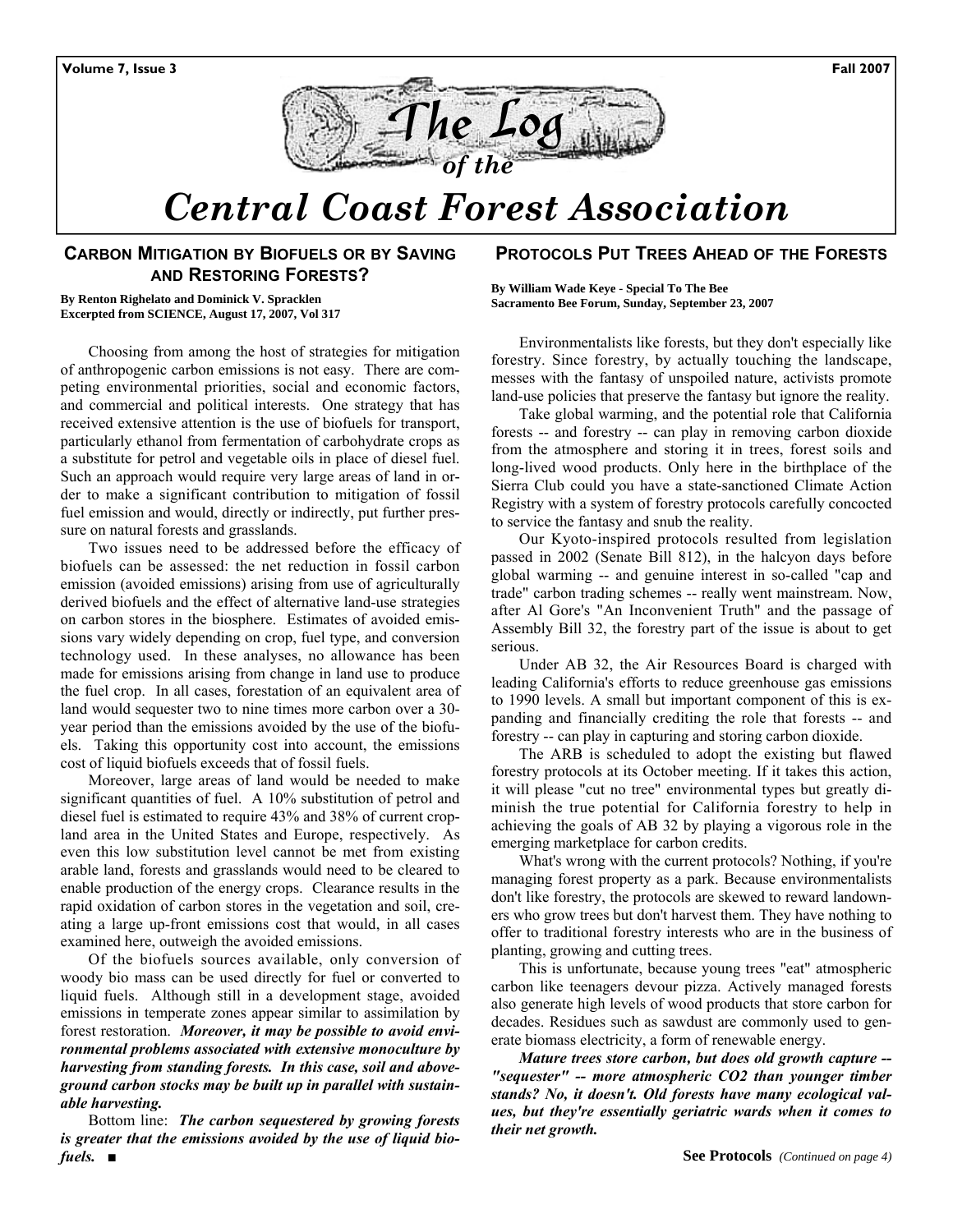#### **STEPS TO TIMBER HARVEST PLAN APPROVAL IN THE SANTA CRUZ MOUNTAINS**

#### **By Jim Hildreth**

The redwood forests of the Santa Cruz Mountains are some of the most regulated forests in the world. These regulations require that forest management activities are conducted in an environmentally sensitive manner. This has resulted in managed forests that have multiple resource values including lumber production, wildlife habitat, water quality and recreation. Selection harvesting (thinning) is the only type of commercial harvesting allowed in the Santa Cruz Mountains.

Timber Harvest Plans are required for commercial operations where you intend to sell your timber. These plans must be developed and signed by a Registered Professional Forester (RPF). All plans are then reviewed by a multi-disciplinary team of resource professionals including, but not limited to, the California Department of Forestry, Department of Fish & Game, California Geological Survey, Water Quality Control Board and the County.

**There are many steps that must be completed prior to the approval of a harvest plan. The following is a partial list of some of the steps required for plan development through approval:**

**A.** Conduct research prior to the fieldwork to prepare a Timber Harvest Plan.

- 1. Review property maps, assessor maps, aerial photos, deeds.
- 2. Research Biological databases for rare, endangered and unique species of fish, wildlife & plants.
- 3. Research soil, geologic & landslide maps for soil types and the potential presence of unstable areas.
- 4. Contact Archeological Information Center for possible recorded Native American and historic cultural sites, and contact Native American Representatives for information.
- 5. Research the presence of domestic water supplies within and near the plan area.

**B.** Complete field work to prepare the Timber Harvest Plan. During the course of field work, the following are some of the items that are located, identified, flagged out, protected, and activities mitigated.

- 1. Rare, endangered, or unique species and habitat
- 2. Archeological and historical sites
- 3. Landslides, excessively erosive soils and other hazardous geologic features
- 4. Stream classification & watercourse and lake protection zones.
- 5. Domestic water intakes
- 6. Fire protection zones near home sites.
- 7. Roads, trails and landings will be laid out to be compatible with special items in #1 above, to move as little soil as possible and to protect the residual vegetation.
- 8. Determine the best location for the roads, trails, and landings in the field and flag them.
- 9. Design erosion control features into the planning of the roads, trails, landings and watercourse crossings. Size all crossings to handle 100-year storm events. Include mitigation measures into the plan such as straw mulch-

ing, seeding, tractor slash packing, rocking, outsloping, waterbreaks and rolling dips.

- 10. Incorporate the flagged special treatment areas, their protection and mitigation measures into the plan.
- 11. Select the conifer trees to be removed and mark them with paint. An individual tree evaluation and selection method is used. The trees when marked are measured, tallied, and the volumes are estimated.

**C.** Prepare the Timber Harvest Plan

- 1. Prepare maps
	- a. Location map
	- b. Haul route map
	- c. Planning watershed map

d. Notice of Intent to Harvest/Domestic Water Supply Inquiry map

e. Erosion hazard rating map, soils map, cutting unit map

f. Harvest Plan map showing the following:

1) Location of special treatment areas: rare and endangered species and habitat, archeological and historic sites, and water pickups

2) Streams and springs

3) Landslides and other geologic features

4) Existing and proposed roads, trails, landings and watercourse crossings.

5) Areas to be harvested and yarding method 6) Dwellings in immediate vicinity

- 2. Completion of the THP application and its addendum's.
	- a. Soil erosion hazard rating
		- b. Stream protection measures
		- c. Watercourse crossings and treatment
		- d. Address any rare, endangered, or unique species
		- or habitat and provide for its protection
	- e. Road, trail, and landing construction
	- f. Silvicultural and timber stand data and discussion
	- g. Harvesting practices and type of equipment
	- h. Erosion control practices to be carried out
	- i. Archeological and historic report
	- j. Department of Fish and Game 1600 report
	- k. Domestic water uptake report and notification
	- l. Cumulative Impacts Assessment that addresses:
		- 1) The planning watershed
		- 2) Soil productivity
		- 3) Biological resources
		- 4) Recreation resources
		- 5) Visual resources
		- 6) Traffic
		- 7) Fire

m. A "Notice of Intent to Harvest Timber/Domestic Water Supply Inquiry" must be mailed to neighbors and published in a newspaper prior to plan submittal. This work includes obtaining neighbors names and addresses to be notified, notifying them and agencies, and posting and publishing the notice.

**D.** Obtain signatures on the plan and file it with the California Department of Forestry for review.

- **E.** Participate in the plan review process
	- 1. Pre-harvest inspection with review Agencies.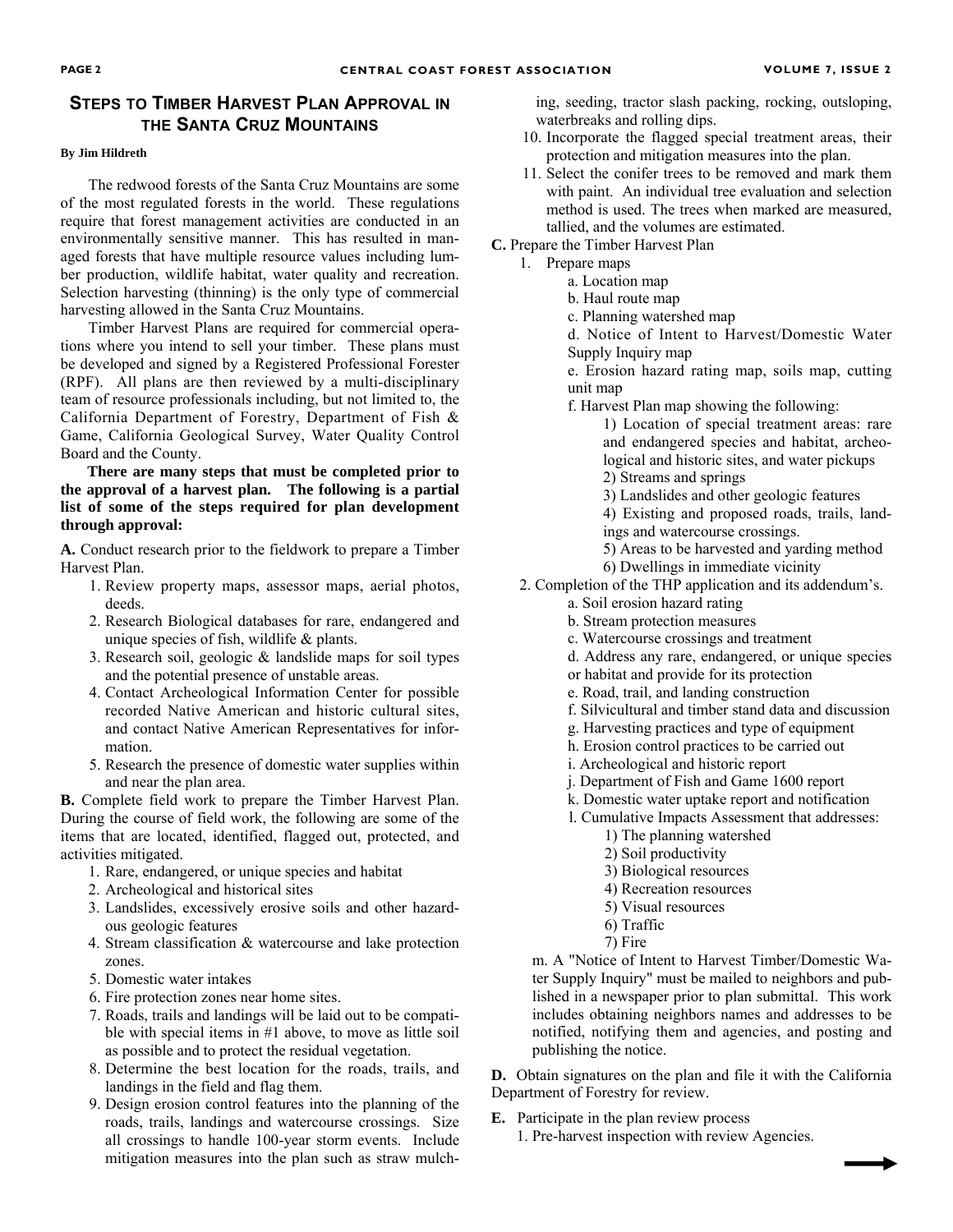- 2. Provide additional information as requested by the Agencies.
- 3. Work with all review agencies and personnel to reach agreement on an acceptable plan and revise THP language.
- 4. Participate in the second review team meeting.
- 5. Participate in the Public hearing.

**F.** Prepare and obtain other permits such as the Water Quality Control Board Waiver, and if necessary, the Fish and Game 1600 series permit

As you can see, there are many steps to developing a Timber Harvest Plan. The THP has a life of three years in which to complete the logging. This three year expiration may be extended no more than two years (for a total of five years) at the discretion of CDF.

Believe it or not, there is another type of harvest plan that requires even more work and expense. It is called a Non-Industrial Timber Management Plan (NTMP). This type of plan does not expire. But since it is a long term plan, the plan includes more information. In addition to the information required for a Timber Harvest Plan, the NTMP must include a timber inventory, an estimate of growth and yield, and a determination of the sustainable amount of harvesting over time. The review process is typically longer and may have more issues due to the Agencies having only one chance to participate in the review of the plan.

Due to the vast amount of local regulation, local experience by the RPF and logger is very helpful in the development and implementation of these harvest plans. You will help yourself by planning far ahead. It is not uncommon for the forester to require several months to complete the work necessary for plan submittal. Once submitted, the review process can take anywhere from four months to well over a year for plan approval. In addition, all plans need a separate permit from Water Quality. Unfortunately, this requirement has frustrated many landowners as our local Water Quality Control Board takes at least 30-140 days to approve the waiver. And they will not begin to work on the waiver until the plan is almost approved. If there is any lesson to be learned it is to PLAN AHEAD!

### **WHAT CCFA HAS BEEN DOING TO SUPPORT ITS MEMBERS**

#### **CCFA Staff Report**

On September 7, 2007, in San Luis Obispo, CCFA Board member Eric Moore testified on behalf of landowner Steve Dousman before the Central Coast Regional Water Quality control board. Mr. Dousman has been trying to get a timber waiver for his Non-industrial Timber Management Plan (NTMP.) Opposing the plan were Jodi Frediani and Kevin Collins, local professional anti-logging activists. During the testimony, the two were challenged by the Water Board when they tried to present a five-year-old photo of a slide as the current condition of that area. It also came out that despite having filed detailed objections to the NTMP, they had not actually read the NTMP until the day before the hearing. Furthermore, they did not object to being identified as paid activists.

The hearing allowed Mr. Dousman to modify his waiver, removing the more egregious errors, such as the requirement that Mr. Dousman trespass onto City of Santa Cruz property to take water measurements. With the errors cleared from the waiver requirements, Mr. Dousman now has his waiver.

On another front, the CCFA Board sent a letter to the Santa Cruz County Planning Department requesting a full environmental impact report in regard to their Negative Declaration requiring Timber Production (TP) properties be forty acres or more. We find that this, in conjunction with the rule that requires logging occur only in TP zones, can dramatically increase the risk of wildfire due to vegetation overstocking in those areas where small forested parcels and housing are intermingled. These urban interface areas are heavily populated and have few avenues of evacuation. ■

#### **AGRICULTURAL CRIME OFFICE OPENS**

The Rural Unit's Agricultural Crime Office is now open. They are recruiting volunteers to assist them in running the office. If you are interested, contact Sgt. Christine Swannack at (831) 763-4420 or Deputy B. Erbe at (831) 212-1775. If you wish the assistance of the Rural Crime Unit, the phone number is **(831) 763-4420.** 

**Please bear in mind that the California Farm Bureau Federation recognizes timber as an agricultural crop**

#### **TIMBER SALES DROP**

**Ag Alert, September 5, 2007** 

The slowdown in the housing market had reduced demand for timber. The Western Wood Products Association projects continued slower demand for timber through next year. That leaves California tree farmers to cope with declining demand even as costs increase for their required timber harvest plans. A university sturdy shows those harvest plan costs have jumped some 1,200 percent in the last 20 years. ■



## CCFA Loses a Board Member and Good Friend

 Charles Burton, longtime local forest landowner passed away on September 19 after a long illness. Charles was a founding member of CCFA, a

member of the Board of Directors and a good friend and strong supporter of the forest industry. He cared for his land and its trees and planted hundreds of them, as well as having them selectively harvested. He will be missed.

His wife Jane survives him and a son, Dick, was a CCFA Board member until recently when he resigned to care for his father.

We're hoping Dick will come back onto the Board when he is ready and able.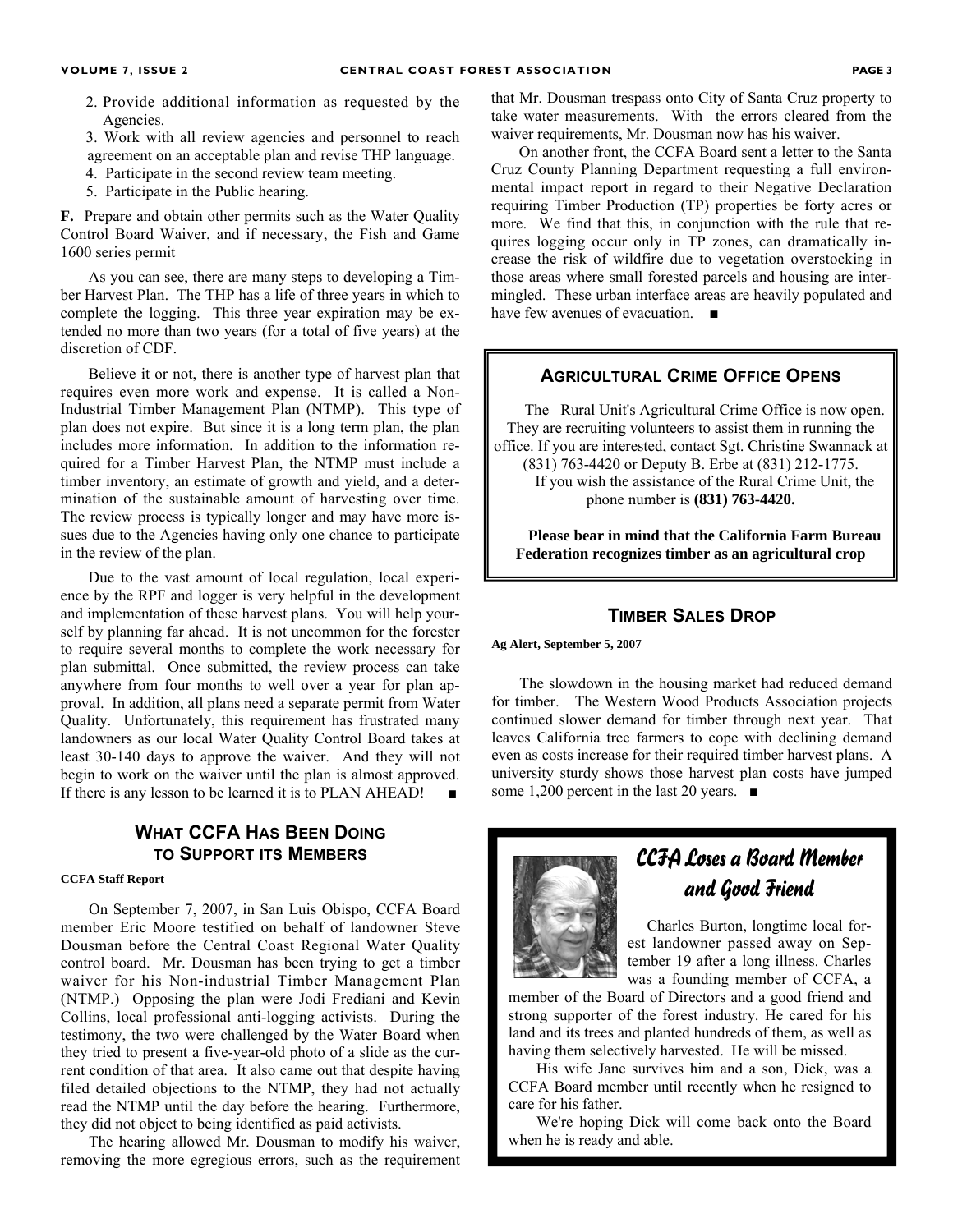#### **Protocols** *(Continued from page 1)*

Younger trees are photosynthesizing much more than they're decaying, scrubbing CO2 out of the air and replacing it with oxygen.

Another pitfall of the current protocols is that they require forest landowners to grant a permanent conservation easement on their property before being allowed to participate. That's simply a nonstarter for most potential players in the private sector.

Forested parklands are great for storing carbon, especially if they're protected from wildfire and growth still exceeds the natural rate of decomposition. California has millions of acres of this type of passive carbon reserve, mostly in state or federal ownership.

But not all California forestland can or should be in parks. Millions of other acres are owned by individuals, families and companies. To reduce development pressures, private timberlands should be encouraged to profitably manage their holdings. After all, undeveloped forestland already provides a suite of ecosystem services to the public (wildlife habitat, clean air and water) that are not properly monetized.

Science, not emotion, should play the major role in setting policies putting California's extensive forest resources to work combating climate change. This will, in turn, stimulate a more productive and stable rural forestry sector in the Golden State. The ability of California forests -- and forestry -- to capture and store carbon should be the focus of the ARB, not the retention of a politically correct but inadequate set of forest protocols. ■

#### **CSA 48 --- WHAT IT WILL MEAN TO YOU**

**By Tom Walsh Senior Coalition** 

What is a CSA (County Service Area)? A County Service Area is designed to provide expanded services tailored to specific unincorporated areas of a county.

#### **Background**

In unincorporated areas, basic services like water, sewer, police and fire protection are provided by the county. Because counties often consist of large and diverse geographical areas, providing a consistent and adequate service level across all areas can be difficult. Residents of urban communities may want more services than those residing in rural areas.

The County Service Area Law (Government Code §25210.1 et seq.) was created in the 1950's to provide a means of providing expanded service levels in areas where residents are willing to pay for the extra service.

CSA 48 is asking for a 100% increase in our tax dollars. Currently we are paying approximately \$900,000.00 for special fire service provided by CAL-FIRE. The communities serviced are Bonny Doon, Davenport, Summit/Loma Prieta, South Skyline and Corralitos. The money collected from CSA 48 will help fund County Fire, which is in financial disarray. Can you name these expanded special services, especially, if you have a volunteer Fire Department?

If this ballot measure loses, we will lose nothing. The CSA 48 will continue to receive the approximate \$900,000.00 it gets from taxpayers now, and has for many years, and will continue to receive for many years to come. What extra service did you get from CAL-FIRE??

This is the worst type of TAX!!

- √ There is **NO Sunset Clause,** the tax goes on indefinitely. It has a provision to raise the tax based to the Consumer Price Index.
- $\sqrt{\ }$  There is **NO** accountability!
- √ The charge per parcel is not **uniform** and **equitable.**

The CSA can and does spend our money as they see fit for fire-related services. This explanation is very broad and not specific. Most of the increase in the **TAX** would be for payment of wages, **not service or equipment.** Where has the reserve for vehicle replacement gone over these past years??

It appears that this new **TAX** is really intended to provide an additional \$900,000.00 that will go directly for Santa Cruz County salary increases and has nothing to do with providing or maintaining CSA 48 services.

A **100% TAX increase** will allow the County Supervisors to free up **\$900,000.00** from the general fund which now provides for the CSA 48 services. You are being **TAXED** to pay for the County employees salary increases, not improved service or safety. ■





**"Assessment of the Southern Range of North American Coho Salmon: Difficulties in Establishing Natural Range Boundaries"** 

> by V.W. Kaczynski and Fabian Alvarado Price \$5

Please contact Cate Moore for your copies cateymoore@mac.com, phone 831-335-4764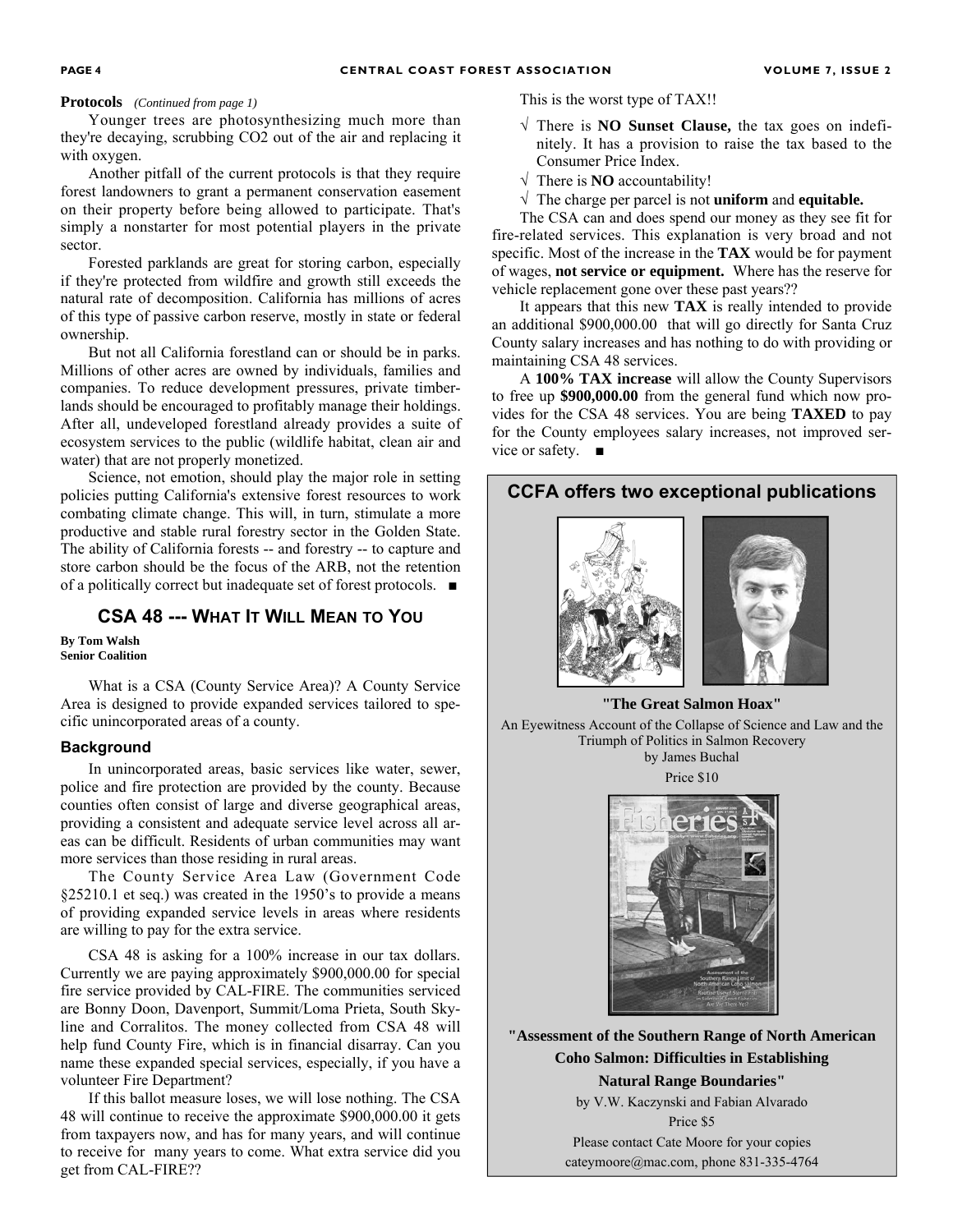